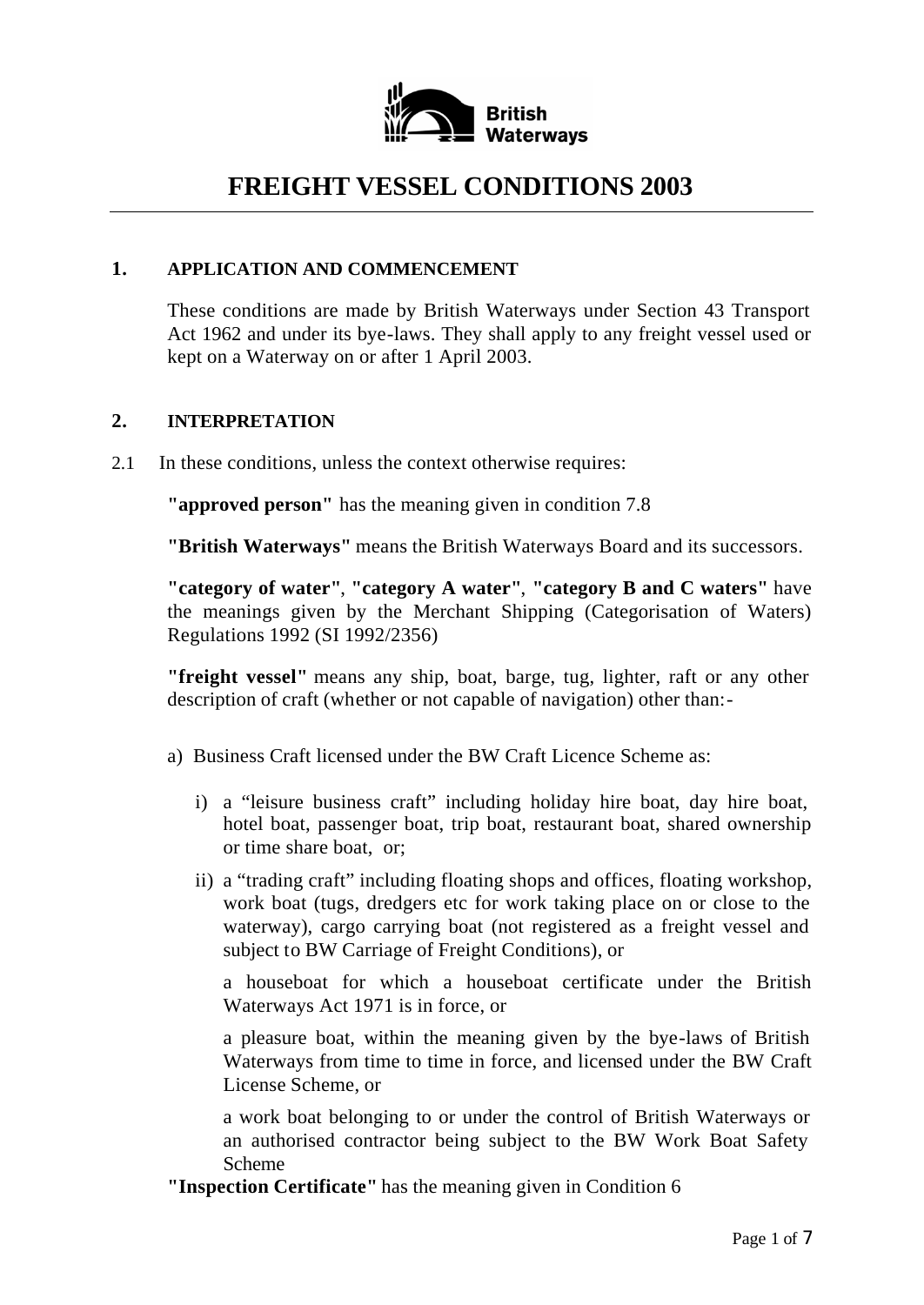**"Insurance Policy"** has the meaning given in Condition 8

**"master"** means the person having for the time being the command, charge or management of a freight vessel

**"registered"** has the meaning given in Condition 4

**"Waterway"** means any canal or inland navigation belonging to or under the control of British Waterways

- 2.2 The headings in these conditions are for convenience only and shall not affect their interpretation.
- 2.3 Reference to any provision of any Act of Parliament or subordinate legislation (including bye-laws) shall be deemed to be a reference to such Act of Parliament, subordinate legislation or bye-laws as amended, modified, reenacted or replaced, whether before or after the date specified in condition 1.
- 2.4 Reference to the singular shall include the plural and vice versa..

### **3. CONDITIONS OF USE**

A freight vessel may not be kept or used on a Waterway unless:

- 3.1 The vessel is registered, and its registration number, or its name and port of registration, is clearly displayed.
- 3.2 A Fitness-for-Purpose Inspection Certificate or equivalent is in force in relation to that vessel,
- 3.3 An Insurance Policy is in force in respect of that vessel, and
- 3.4 When navigated, the vessel is under the command of a competent master and, when necessary to ensure safe operation, there is in attendance an adequate and competent crew.

# **4. REGISTRATION**

A freight vessel is registered for the purposes of Condition 3.1 if :

- 4.1 It is registered with British Waterways in accordance with Condition 5 below; or
- 4.2 It is registered with the Port of London Authority under the provisions of section 124 of the Port of London Act 1968 as a lighter or tug; or
- 4.3 It is British Vessel registered under Part II of the Merchant Shipping Act 1995; and which possess either of the certificates detailed in Condition 6.3 or 6.4, or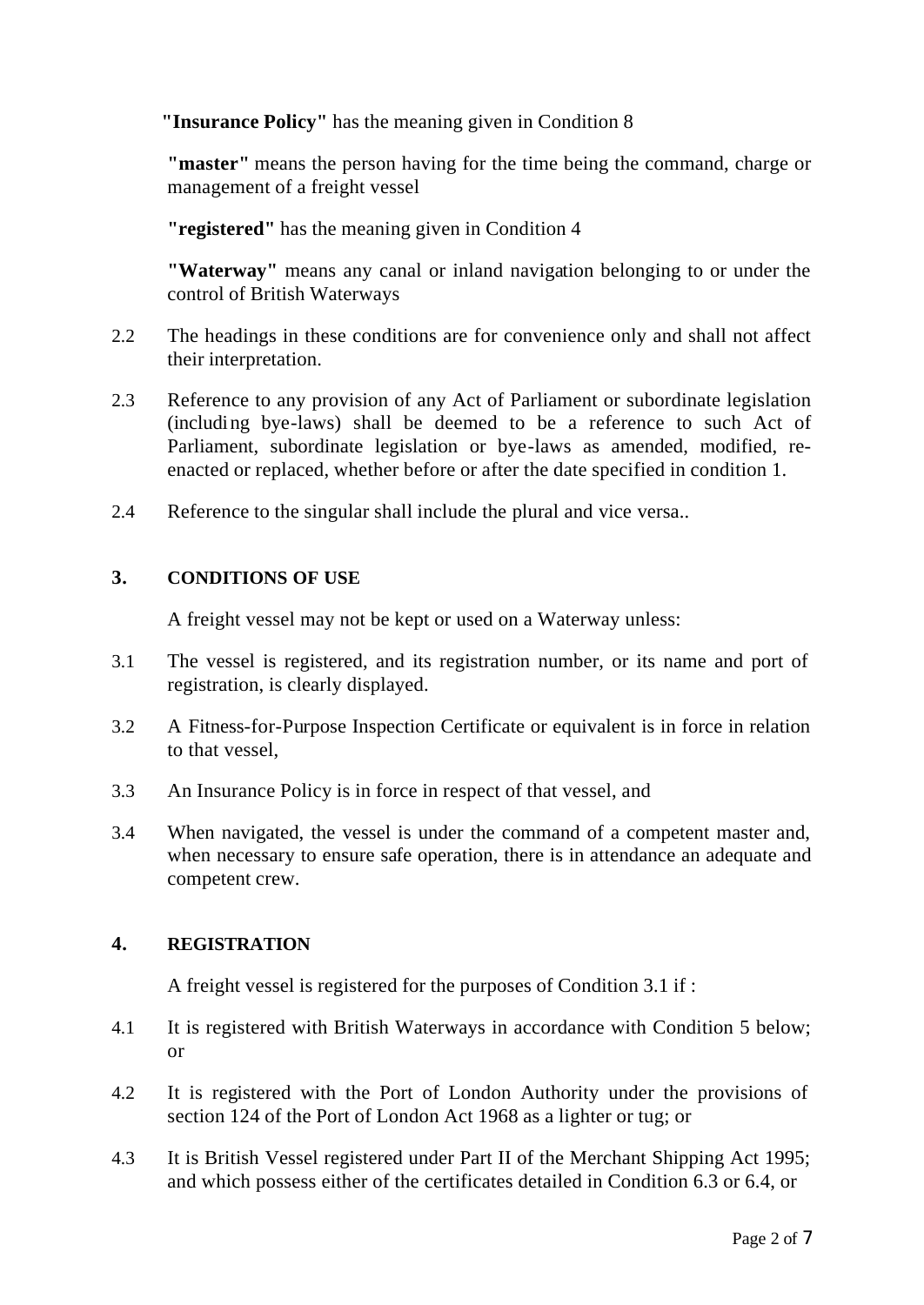- 4.4 It is a vessel for which a Community Inland Navigation Certificate has been issue by a member state of the European Union (other than the United Kingdom) in accordance with Council Directive 82/714/EC and that licence is then in force and is applicable to the category of waters being navigated, or
- 4.5 It is a vessel to which part 1 of the Merchant Shipping (Port State Control) Regulations 1995 applies.

# **5. REGISTRATION WITH BRITISH WATERWAYS**

- 5.1 An application to register a freight vessel with British Waterways shall be made in such form as British Waterways shall from time to time require and shall include:
	- i) the name, address and (if different) usual place of business of the owner,
	- ii) the name of the vessel,
	- iii) a statement of the purposes for which the vessel is, or is to be, used by reference to the nature or type of goods carried and the category of waters navigated,
	- iv) a statement of the dimensions of the vessel in such form as may be specified by British Waterways,
	- v) a copy of the Fitness for Purpose Inspection Certificate relating to the vessel,
	- vi) a copy (or other acceptable evidence) of the Insurance Policy relating to the vessel,
	- vii) such other information as British Waterways may consider relevant to the application,
	- viii) and shall be accompanied by such fee as British Waterways shall from time to time determine.
- 5.2 The owner of a freight vessel registered with British Waterways shall immediately notify British Waterways of any change of address or change of usual place of business.
- 5.3 A registration of a freight vessel with British Waterways shall cease to be in force on the earlier of;
	- i) the end of any period specified in the confirmation of registration, or
	- ii) the date on which;

the ownership of the vessel changes, or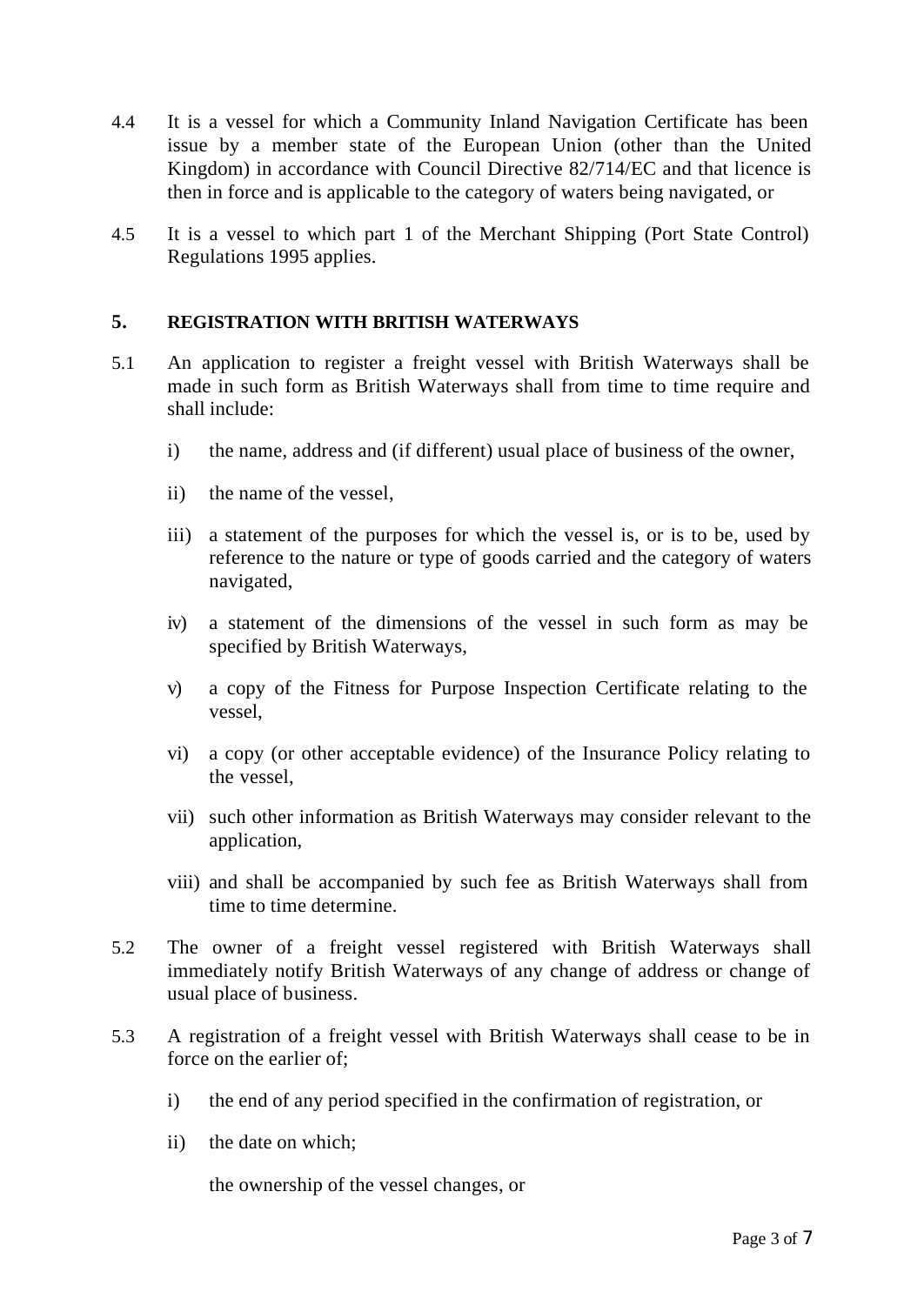the vessel is altered in any material respect, or

the purposes for which the vessel is to be used changes from that specified in the application for registration.

5.4 Immediately a registration of a freight vessel with British Waterways ceases to be in force, the owner must notify British Waterways, stating in writing the reason it has ceased to be in force and the location of the vessel. Such notification may be accompanied by an application for re-registration.

### **6. INSPECTION CERTIFICATE**

An Inspection Certificate, for the purposes of Condition 3.2, means-

- 6.1 In relation to a vessel registered with British Waterways, a certificate of inspection of fitness for purpose issued in accordance with the provisions of Condition 7 below; or
- 6.2 In relation to a vessel registered with the Port of London Authority (and not also registered under the Merchant Shipping Act 1995), a Certificate of Registration issued under Bye-law 8.4 of the Craft and Boat Registration and Regulation Bye-laws 2000 made by that Authority provided the inspection under Bye-law 5 or Bye-law 6 of those Bye-laws took place within the last 12 months; or
- 6.3 A certificate issued under the Merchant Shipping (Survey and Certification) regulations 1995,as amended; or
- 6.4 A Load Line Exemption Certificate issued under the Merchant Shipping (Vessels in Commercial Use for Sport or Pleasure) Regulations 1998 (S.I. 1998/2771 as amended by S.I. 2000/482) or under the Merchant Shipping(Small Workboats and Pilot Boats) Regulations 1998 (S.I. 1998/1609); or
- 6.5 A Community Inland Navigation Certificate issued in accordance with Council Directive 82/714/EC
- 6.6 In relation to a vessel to which part 1 of the Merchant Shipping( Port State Control) Regulations 1995 applies an inspection or survey certificate issued by a Competent Authority or Approved Classification Society which is, as a minimum, the equivalent standard of the British Waterways Fitness-for-Purpose Certificate.

### **7. INSPECTION OF FITNESS FOR PURPOSE**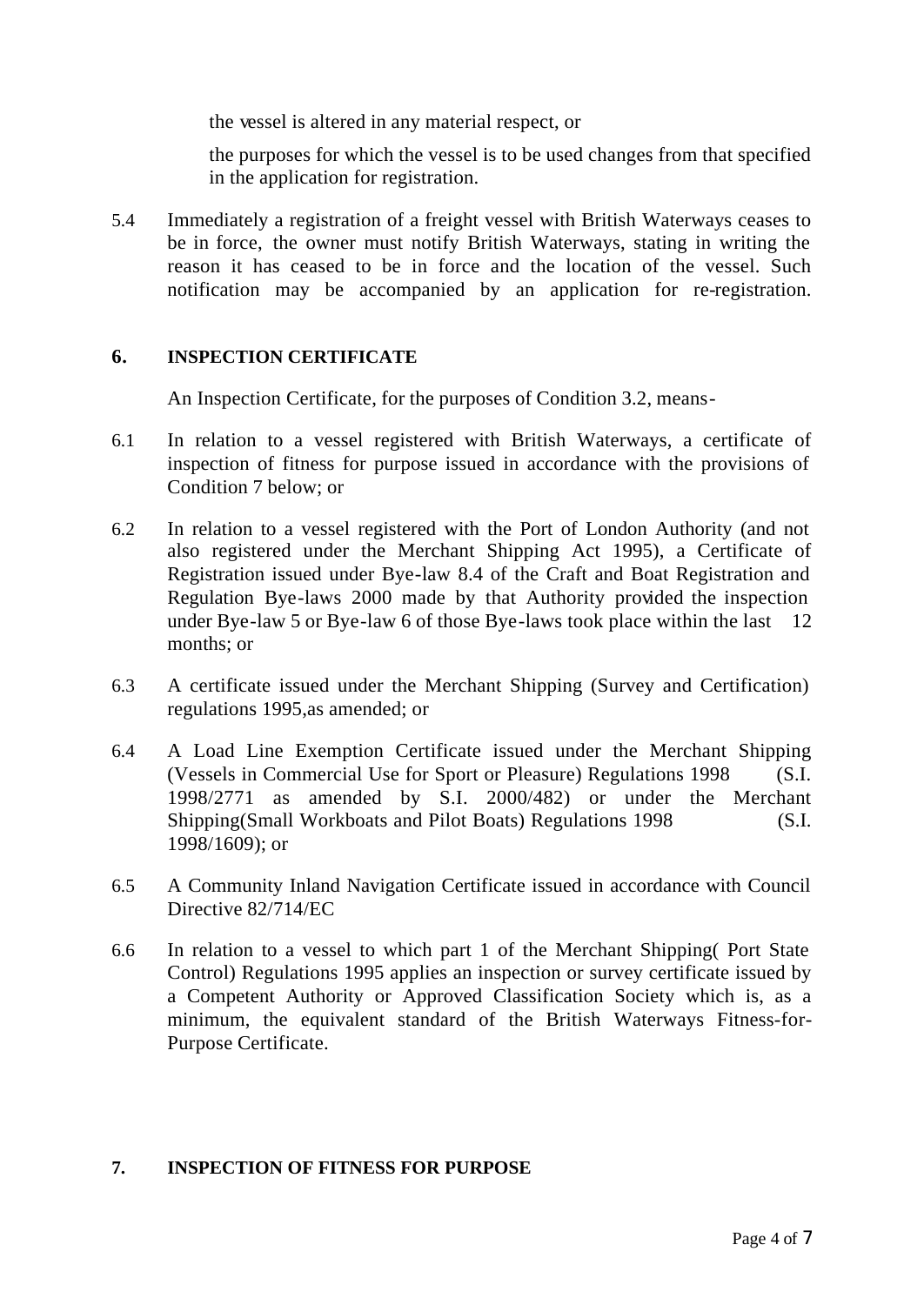- 7.1 A certificate of inspection of fitness for purpose may be issued (and may be revoked) in the circumstances set out in this condition.
- 7.2 The owner of a freight vessel shall at his own expense arrange for it to be inspected by an approved person and shall provide all reasonably necessary facilities for the approved person to enter, inspect, measure, survey and examine the vessel to enable him to determine the vessel's fitness for the purpose or purposes specified (or intended to be specified) in the registration of the vessel**.** The approved person shall record the results of his inspection in such form and by reference to any guidance notes as British Waterways shall from time to time require or provide.
- 7.3 If, following an inspection, an approved person determines that works are required to the vessel before a certificate may properly be issued, then provided those works are completed within 28 days of the date of the inspection, the approved person may re-inspect the vessel by reference to those works alone in order to be satisfied that a certificate may properly be issued.
- 7.4 If, following an inspection or re-inspection, the approved person is satisfied that the vessel is fit for its purpose he shall issue a certificate to that effect in a form approved by British Waterways. Unless earlier revoked, such certificate shall be valid for a period of one year.
- 7.5 British Waterways may at any time revoke a certificate issued under this condition by notice in writing to the owner of the vessel if it becomes aware that the vessel has been altered in any material respect or if the condition of the vessel has deteriorated in any material way in respect of its fitness-for-purpose since the last inspection.
- 7.6 This provision applies where, within a period of 28 days prior to the expiry of the validity of a certificate issued under Condition 7.5, a vessel is inspected by an approved person for the purpose of a replacement certificate, and the approved person is satisfied as a result of that inspection that a replacement certificate may properly be issued. In those circumstances, the period of validity of the replacement certificate shall be one year from the date of expiry of the validity of the certificate being replaced.
- 7.7 An approved person for the purpose of this condition means a person who is a member of such bodies concerned with the examining and surveying of vessels or otherwise approved for the purpose of examination of vessels as shall from time to time be included in a list published by British Waterways. British Waterways may in that list indicate the necessary qualification, experience or level of skill necessary (in addition to membership of, or approval by, the specified body) to be an approved person. British Waterways may additionally or alternatively specify approved persons by reference to criteria published from time to time by the Maritime and Coastguard Agency.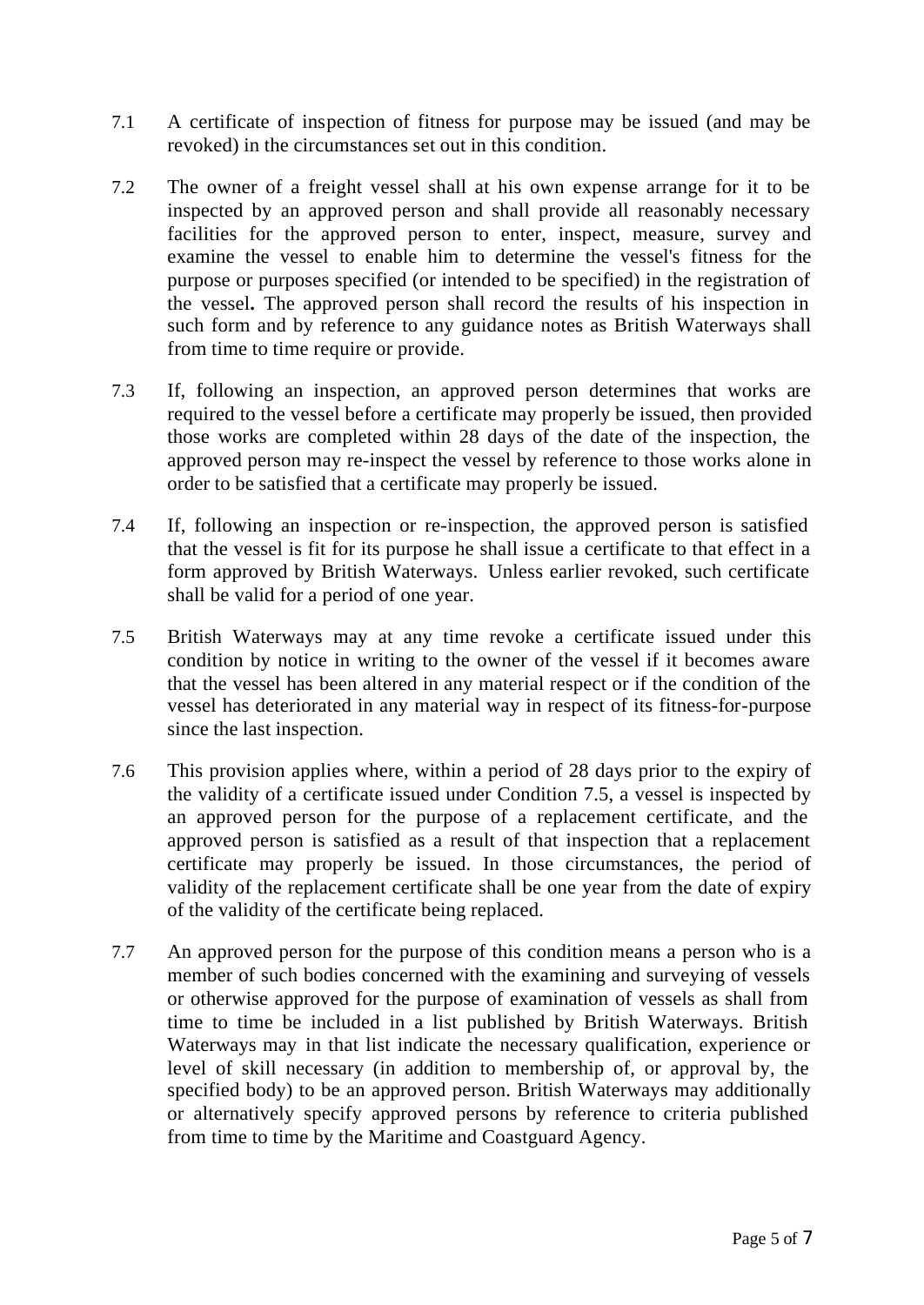### **8. INSURANCE POLICY**

An Insurance Policy for the purposes of Condition 3.3 means an insurance policy complying with Part I of Schedule 2 to the British Waterways Act 1995 but provided that-

- 8.1 The exclusion in Paragraph 3(c) of a requirement for insurance cover for liability for goods shall not apply so far the liability relates to persons other than the owners or consignees of those goods.
- 8.2 The exclusion in Paragraph 3(e) of a requirement for insurance cover for contractual liability shall not apply in respect of contractual liability to British Waterways.
- 8.3 British Waterways may prescribe a sum under paragraph 3(f) that applies only to freight vessels, and may prescribe different sums by reference to the nature of the goods carried.

### **9. COMPETENCY OF MASTER AND CREW**

- 9.1 The minimum competencies required for the purposes of Condition 3.4 are:
	- i) for a master in command of a freight vessel being navigated in Category A waters, a British Waterways Helmsman's Certificate.
	- ii) for a master in command of a freight vessel being navigated in Category B and C waters, Maritime & Coastguard Agency Boatmaster Licence.
	- iii) A European Community Boatmaster's licence (with appropriate local knowledge)
	- iv) for crew in attendance on freight vessels being navigated on any Waterway, British Waterways Deckhand's Certificate.
- 9.2 British Waterways may from time to time, by published list or by individual notification, recognise other maritime qualifications that meet the minimum competencies specified above.
- 9.3 British Waterways may, in any conditions of carriage, require levels of competency greater than the minimum specified in Condition 9.1 where the nature or type of goods carried are such that the safe operation of the freight vessel or the waterway to be navigated may otherwise be at risk.

### **10. VESSELS LAID UP**

10.1 An owner of a freight vessel registered with British Waterways may notify British Waterways in writing that such vessel is laid up, specifying the location at which it is laid up.